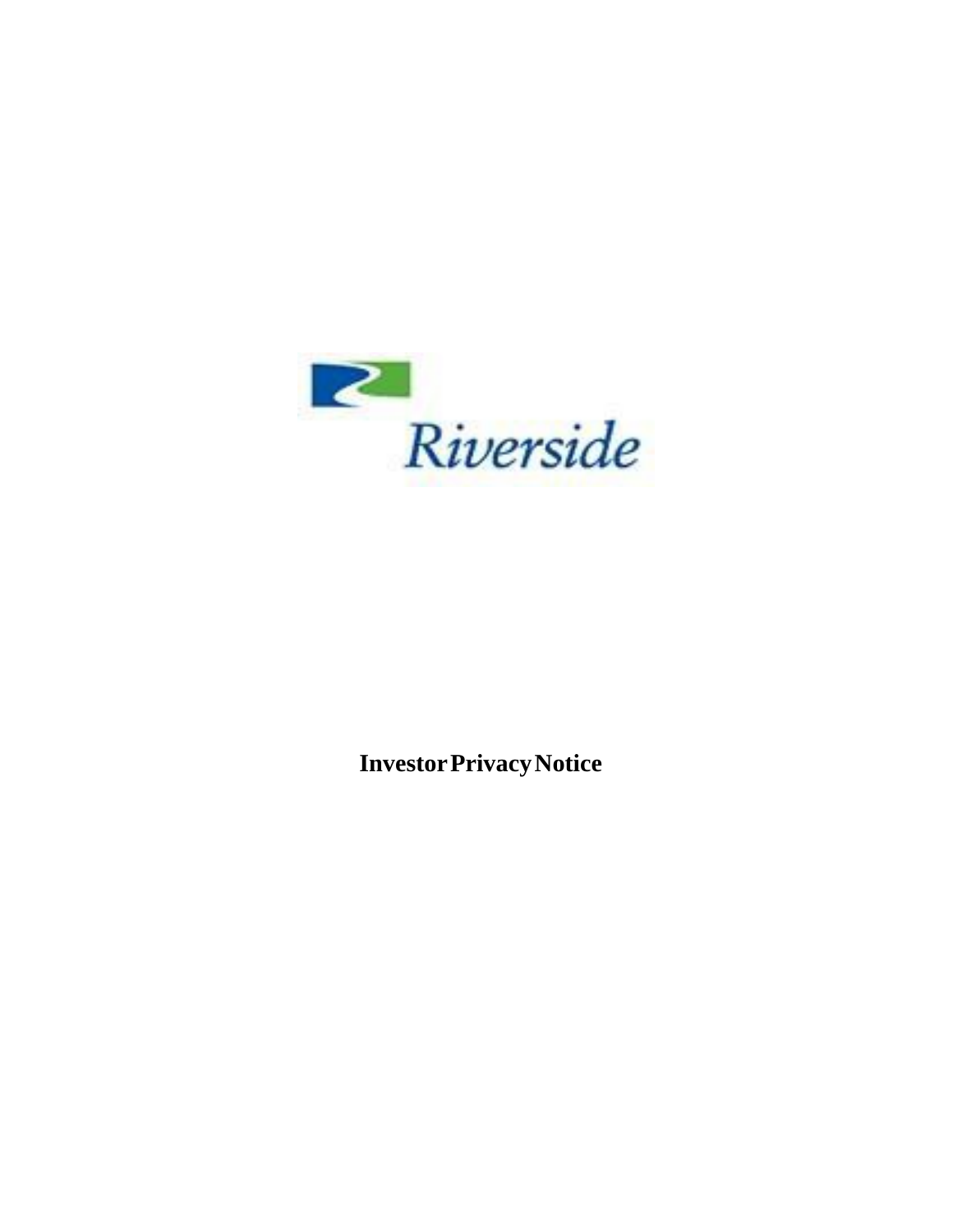### **APPENDIX J: RIVERSIDE INVESTOR PRIVACY NOTICE**

### **Our Commitment to Your Privacy**

This privacy notice describes the privacy practices of Riverside Partners L.L.C., d/b/a, The Riverside Company and its affiliated advisors and private funds ("*Riverside"*). Respecting privacy isfundamental to our relationship with our potential and current investors and our former investors, to which this notice also applies. Riverside is also committed to maintaining the confidentiality, integrity and security of your personal information (*"Personal Information"*). Accordingly, our internal policies are designed to respect your privacy and protect your Personal Information while allowing us to serve you as an investor. We are providing you this notice to help you better understand the following:

- Personal Information Riverside Collects
- How Riverside Uses Your Personal Information and How Riverside Justifies this Use
- Protecting Your Personal Information
- Sharing Your Personal Information with Third Parties
- How Long Your Personal Information is Retained and Destruction and Disposal
- Cross-Border DataTransfers
- What Your Rights Are and How to Submit Privacy Inquiries or Complaints
- Obtaining and Handling Your Consent
- The Responsible Riverside Legal Entity for Compliance
- Effective Date

#### **Personal Information Riverside Collects**

In order to inform you of our investment programs and to accurately and efficiently conduct the investment program of each of our private funds, we must collect and maintain certain Personal Information about you and the other limited partners and members in our funds. This Personal Information includes:

- 1. **Identification information** (e.g. name, national identifier (to the extent allowed by applicable law), date of birth, mother's maiden name, passport-related information, home address, etc.).
- 2. **Contact information** (e.g. your personal email addresses, phone number and mobile number, etc.).
- 3. **Family information** (e.g. marital status, beneficiary, etc.).
- 4. **Personal interests** (e.g. hobbies, interests, etc.).
- 5. **Financial information** (e.g. bank account number, transactions, information on capital call and distribution notices, assets held, etc.).
- 6. **Occupation-related information** (e.g. current and past occupation or employment, professional skills and experience, etc.)
- 7. **Investor profile-related information** (e.g. risk preference, knowledge about investment products, etc.)
- 8. **Automatically collected information** (e.g. information collected via cookies and web beacons including IP address, browser name, operating system details, domain name, date and time of visit and page(s) viewed, etc.)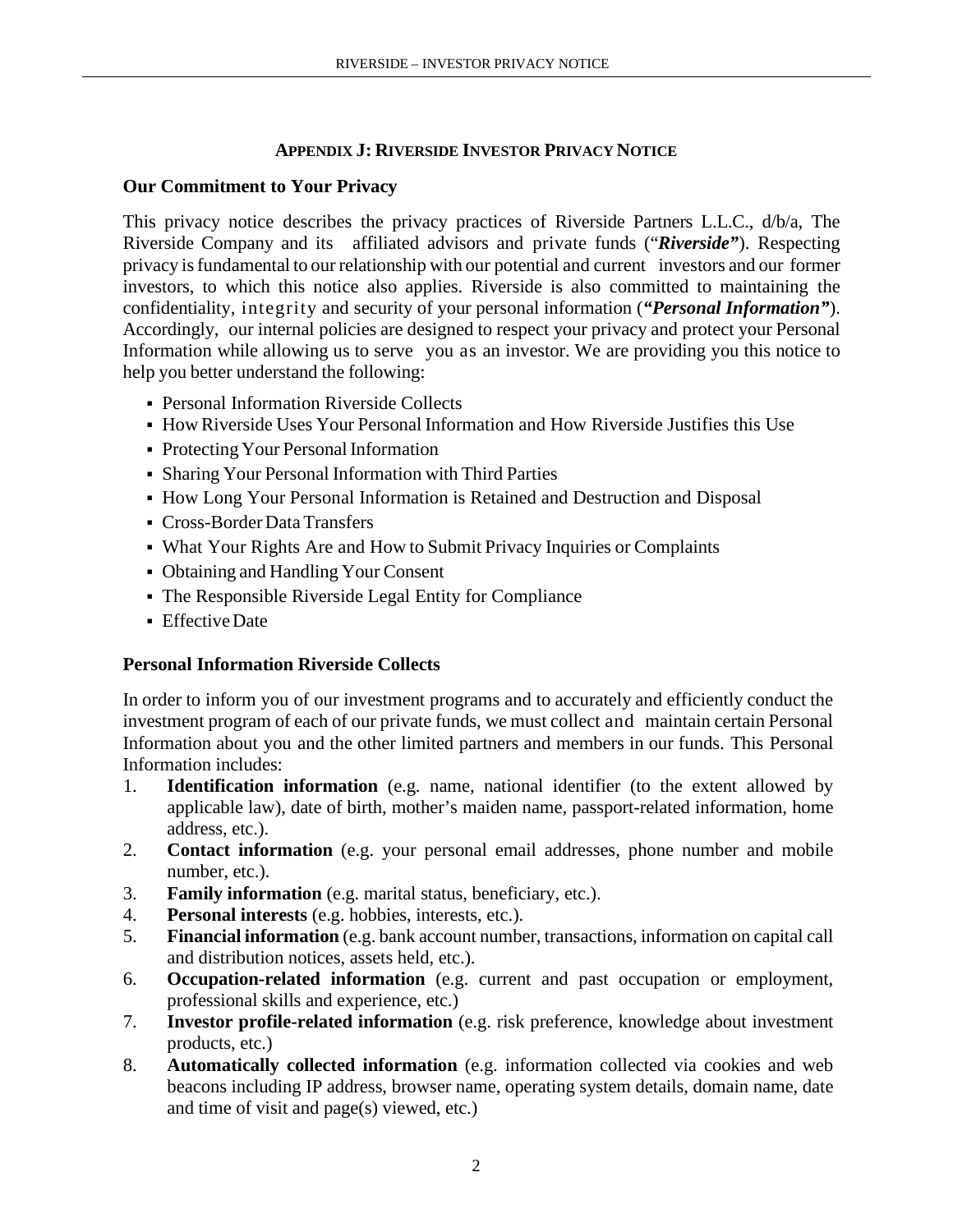9. **Communications and messages** (e.g. the content of your communications with and message to Riverside, etc.)

We obtain such Personal Information from the following sources:

- Information we receive from you: (i) in conversations directly, over the telephone and in voicemails; (ii) through written correspondence and e-mail; (iii) on subscription agreements, investor questionnaires, applications or other forms.
- Information submitted online through the Riverside Investors Portal, available at [https://dynamo.netagesolutions.com/Portal/Login/Riverside\\_US/Investors/.](https://dynamo.netagesolutions.com/Portal/Login/Riverside_US/Investors/)
- Information about your transactions with us, including marketing information (e.g., participation in certain investment programs).
- Publicly available information that Riverside receives from third-party sources (e.g., credit bureaus, governmentdatabases).
- Information we collect if you choose to use our website. A description of the information collected on the website is available at [https://www.riversidecompany.com/terms-of-use/.](https://www.riversidecompany.com/terms-of-use/)

While collecting Personal Information from you, Riverside will inform you whether the requested information is obligatory or voluntary, when practicable. If you chose not to provide certain information, your use of certain resources may be impacted. For instance, if you chose not to provide a valid email address, you will not be able to make use of the Riverside Investor Portal.

#### **How Riverside Uses the Personal Information and How Riverside Justifies this Use**

Riverside may use your Personal Information for the following purposes:

| <b>Purpose</b>                      | Legal basis under EU data<br>protection law | <b>Personal Information</b><br>categories required |
|-------------------------------------|---------------------------------------------|----------------------------------------------------|
| Riverside uses your Personal        | Contractual obligation                      | 1, 2, 3, 4, 5, 6, 7, 8 and 9                       |
| Information to provide information  |                                             |                                                    |
| or services requested (e.g.         |                                             |                                                    |
| administration, executing           |                                             |                                                    |
| transactions on your behalf or      |                                             |                                                    |
| providing account statements        |                                             |                                                    |
| based on your choice).              |                                             |                                                    |
| Riverside uses your Personal        | Legitimate interest to manage               | 1, 2, 3, 4, 5, 6, 7, 8 and 9                       |
| Information for investor            | investor contacts and data.                 |                                                    |
| relationship management purposes.   |                                             |                                                    |
| Riverside uses your Personal        | Contractual obligation                      | 1, 2 and 8                                         |
| Information to provide you access   |                                             |                                                    |
| to the Riverside Investors Portal.  |                                             |                                                    |
| Riverside uses your Personal        | Legitimate interest to be able to           | 1, 2 and 9                                         |
| Information to respond to           | engage in normal business                   |                                                    |
| communications or requests          | communication                               |                                                    |
| initiated by you.                   |                                             |                                                    |
| Riverside sends you informational   | Consent                                     | 1, 2, 8 and 9                                      |
| materials (e.g., newsletters, press |                                             |                                                    |
| releases, etc.) based on your       |                                             |                                                    |
| subscriptions.                      |                                             |                                                    |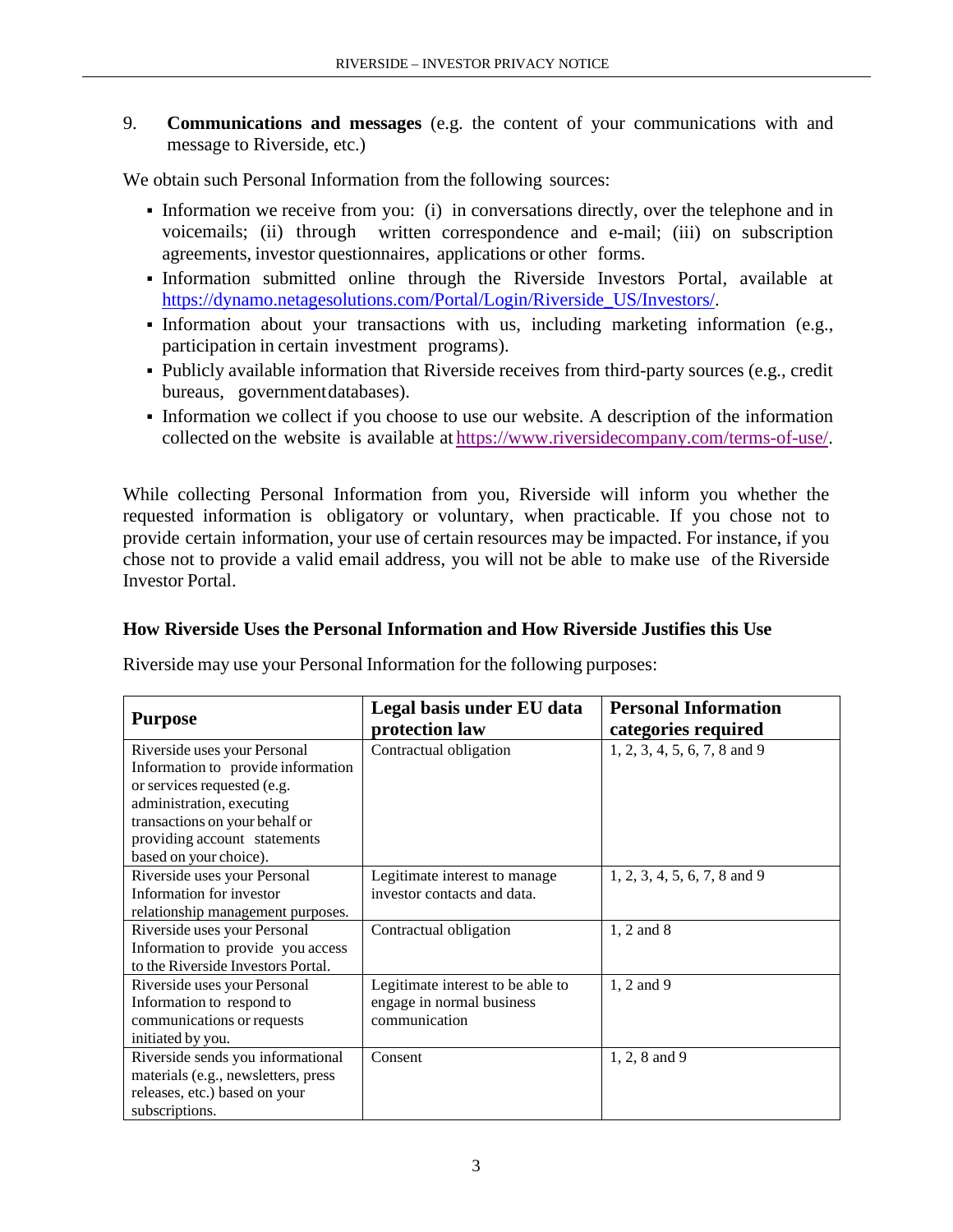| Riverside uses your Personal         | Legitimate interest to obtain        | 1, 2, 3, 4, 5, 6, 7, 8 and 9 |
|--------------------------------------|--------------------------------------|------------------------------|
| Information for statistical purposes | business insights and engage in      |                              |
| and internal reporting.              | management reporting.                |                              |
| Riverside uses your Personal         | Legal obligation                     | 1, 2, 3, 4, 5, 6, and 7      |
| Information to send notifications    |                                      |                              |
| and reports to competent             |                                      |                              |
| supervisory authorities.             |                                      |                              |
| Riverside reserves the right at all  | Legal obligation                     | 1, 2, 3, 4, 5, 6, 7, 8 and 9 |
| times to monitor, review, retain,    |                                      |                              |
| and/or disclose any Personal         |                                      |                              |
| Information as necessary to satisfy  |                                      |                              |
| any applicable law, regulation,      |                                      |                              |
| legal process or governmental        |                                      |                              |
| request or to cooperate with law     |                                      |                              |
| enforcement and other authorities    |                                      |                              |
| in investigating a claim of illegal  |                                      |                              |
| activity as required by law.         |                                      |                              |
| Riverside uses your Personal         | Legitimate interest to conduct       | 1, 2, 8 and 9                |
| Information to ensure the security   | Riverside's business in a safe and   |                              |
| of our IT systems, processes,        | secure manner.                       |                              |
| premises, data, assets, employees,   |                                      |                              |
| investors, partners and suppliers.   |                                      |                              |
| Riverside uses your Personal         | Legitimate interest to be able to    | 1, 2, 3, 4, 5, 6, 7, 8 and 9 |
| Information to prepare for and       | defend legitimate interests before a |                              |
| engage in legal proceedings,         | court or other judicial or dispute   |                              |
| including judicial proceedings,      | resolution body                      |                              |
| collect and prepare evidence and     |                                      |                              |
| mount a defense                      |                                      |                              |
| Riverside uses your Personal         | Legitimate interest to engage in     | 1, 2, 3, 4, 5, 6, 7, 8 and 9 |
| Information to engage in corporate   | normal corporate structuring         |                              |
| (re-)structuring, mergers,           | practices                            |                              |
| acquisitions and similar corporate   |                                      |                              |
| transactions                         |                                      |                              |

You understand that most of the Personal Information referred to in this Notice is necessary in order to provide you with Riverside's services or are required for Riverside's legitimate business purposes and not providing such Personal Information, unless we ask for your consent, may make performance of such services impossible.

# **Protecting Your Personal Information**

Riverside uses technical, administrative and physical measures to protect your Personal Information against accidental or intentional destruction, loss, alteration, unauthorized disclosure or access and against other unlawful forms of collection and processing. Riverside follows industry standards and practices to help protect the confidentiality and integrity of your Personal Information. When your Personal Information is shared, Riverside will take a proactive approach so that the Personal Information is safeguarded.

# **Sharing Your Personal Information with Third Parties**

Riverside does not share your Personal Information with third parties for their own direct marketing purposes without providing you an opportunity to object or without your consent where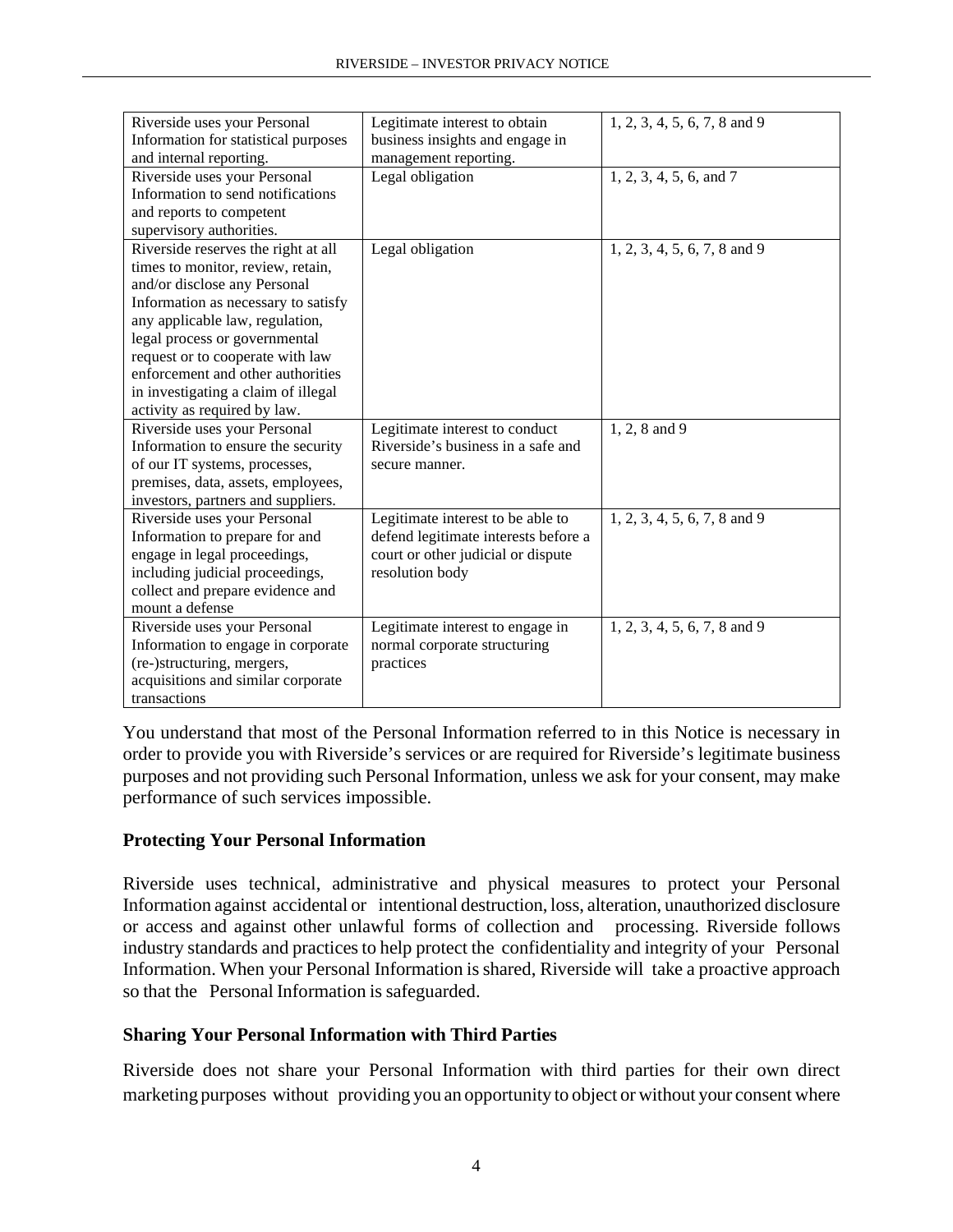required by law.

We only disclose your Personal Information to our affiliates and other third parties as allowed by applicable law and regulation. In the normal course of serving you, Personal Information we collect may be shared with third parties such as our IT service providers, accountants, attorneys, custodians and financial institutions that provide services for Riverside in order to meet our obligations toward you or to deliver the requested services. Specifically, we may disclose to these third parties the Personal Information we collect for conducting our business with you. We require any third party that receives this information from Riverside to use it only for the services required and as allowed by applicable law or regulation. We do not permit third parties to share or use this Personal Information for any other purpose. We also will disclose your Personal Information to governmental, judicial or other competent authorities and/or bodies as required by applicable law or regulation and to comply with valid requests.

Riverside reserves the right to share your Personal Information in the event it sells licenses or transfers all or a portion of its business or assets. Should such a sale, lease or transfer occur, Riverside will make reasonable efforts to direct the transferee to use Personal Information about you in a manner that is consistent with this notice and applicable law.

### **How Long Your Personal Information is Retained and Destruction and Disposal**

Riverside endeavors to only keep your Personal Information for as long as it is legally or contractually required to do so or it has legitimate interests to do so. More information about specific retention periods related to investor Personal Information can be found in the Riverside data retention schedule.

Riverside will make reasonable efforts to ensure that all Personal Information is properly destroyed before being disposed pursuant to Riverside's policies and procedures.

# **Cross-Border Data Transfers**

Riverside may transfer your Personal Information across country borders in accordance with applicable local laws and regulations.

When Riverside transfers your Personal Information from the EU to countries outside the EU where the local laws do not provide the same level of protection to your Personal Information as the country of origin, Riverside has implemented data transfer agreements based on the EU Standard Contractual Clauses to cover such international data transfers. You can receive a copy of these agreements via [privacyinquiry@riversidecompany.com.](mailto:privacyinquiry@riversidecompany.com)

# **Obtaining and Handling Your Consent**

Riverside willseek to obtain your consent where required by applicable law. Where the collection and processing of your Personal Information solely relies on your consent, you have the ability to revoke your consent for Riverside to collect and process your Personal Information at any time by contacting Riverside using the contact information below subject to applicable legal